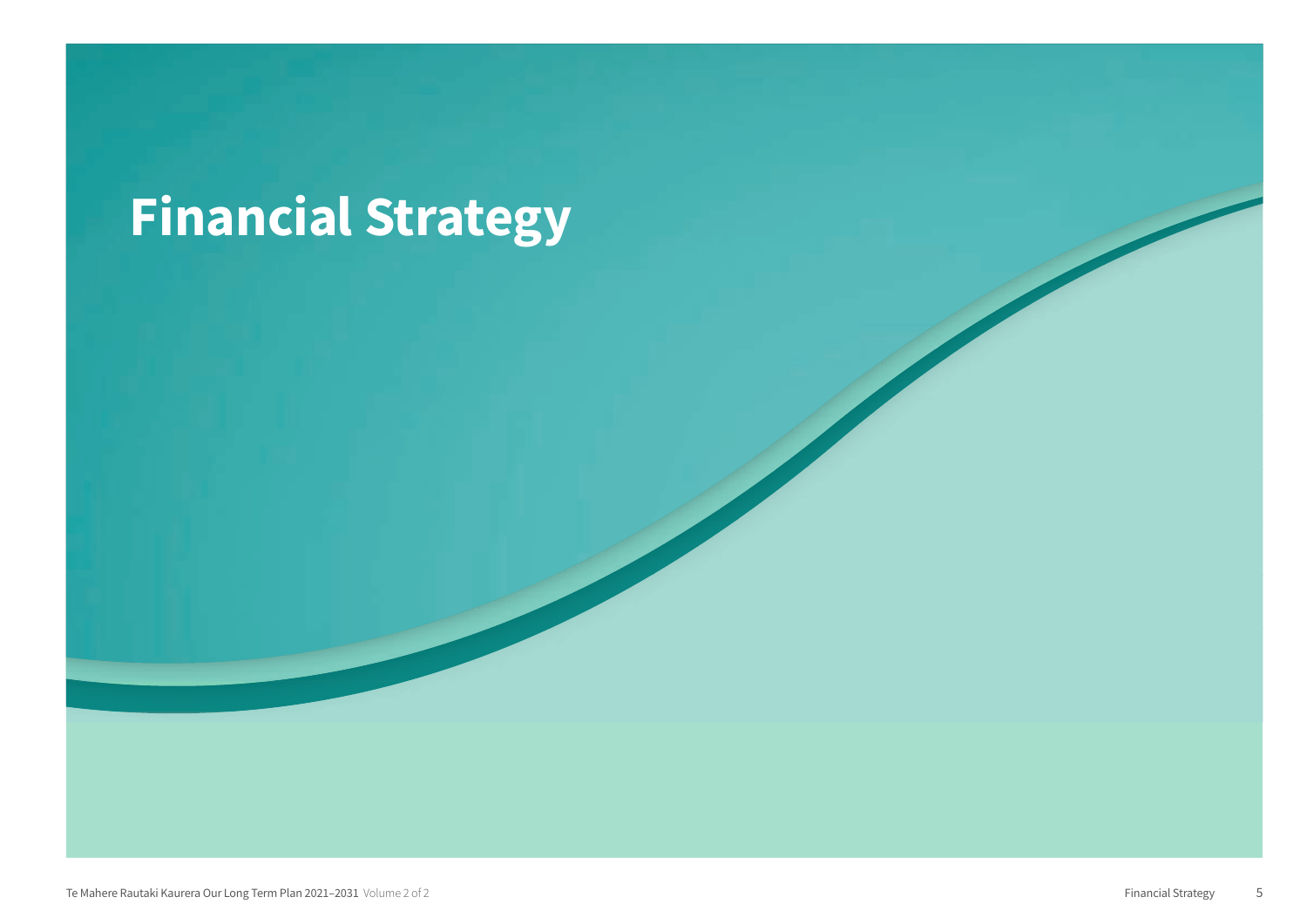# Financial Strategy 2021-31

Our Council's financial direction over the next 10 years strikes a balance between providing reliable infrastructure networks, facilities and services and addressing the financial impacts of COVID-19. At the same time, we need to maintain financial prudence, and build long term financial resilience within affordable rates and charges.

Getting this balance right means we can achieve our goals, to:

- Build long-term financial resilience
- Provide cost-effective infrastructure and facilities, and
- Ensure rates are affordable and sustainable.

We have had to consider trade-offs to find the optimal financial pathway forward and prioritise what we do. The Financial Strategy promotes a sound financial position where our citizens can look forward to the second quarter of the 21<sup>st</sup> century and beyond, with confidence, pride and optimism.

### About the Financial Strategy

#### *Purpose and scope*

The Financial Strategy describes our approach to securing the revenue to support investment that will sustainably and responsibly fund the services and activities, specific projects and programmes of work we provide forin the Long Term Plan 2021-31 (LTP 2021-31).

The Strategy is part of the LTP 2021-31 and sits alongside the 30-year Infrastructure Strategy, along with supporting documents such as the Revenue and Financing Policy, which details how the operating and capital costs of each Council activity will be funded, and the Significant forecasting assumptions. The Infrastructure Strategy describes the significant infrastructure issues for Christchurch overthe next 30 years and identifies the principal options for managing these issues along with their

implications. The priority work programmes identified in the Infrastructure Strategy are grounded in the Council achieving the levels of service agreed with our community and meeting required standards (such as for drinking water) within a prudent financial framework.

There is inevitably tension between the Infrastructure Strategy and the Financial Strategy, requiring trade-offs between proposed work programmes and cost. The Financial Strategy must recognise the direction and priorities of the Infrastructure Strategy and plots a course that providesthe funding required to best meet the aims of the Infrastructure Strategy within a wider limited financial context. Achieving this balance hasn't been easy and we have gone through the budgets and work programmes in detail to reach what we see as the most favourable way forward that achieves community wellbeing for our citizens and businesses while providing the best value for money possible.

### Our approach

As a consequence of COVID-19 the Council received and is forecasting to receive much smaller dividends in the short term from our commercial arm Christchurch City Holdings Limited (CCHL). We also lost some revenue through facilities operating at reduced capacity. The LTP 2021-31 rebalances operating income and expenditure to achieve the best outcomes possible from a reduced revenue base. We have identified further temporary and permanent annual savings in operating expenditure following the \$18 million of savings built into the Annual Plan 2020/21. These amount to \$268 million over the LTP 2021-31 period, with \$27.4 million being in the first year 2021/22. Savings have been achieved across the full range of Council activities without impacting levels of service provided to the community.

The core features of the Financial Strategy are:

 Capital funding is sufficient to deliver a core annual capital expenditure programme of approximately \$450 million for the first 3 years,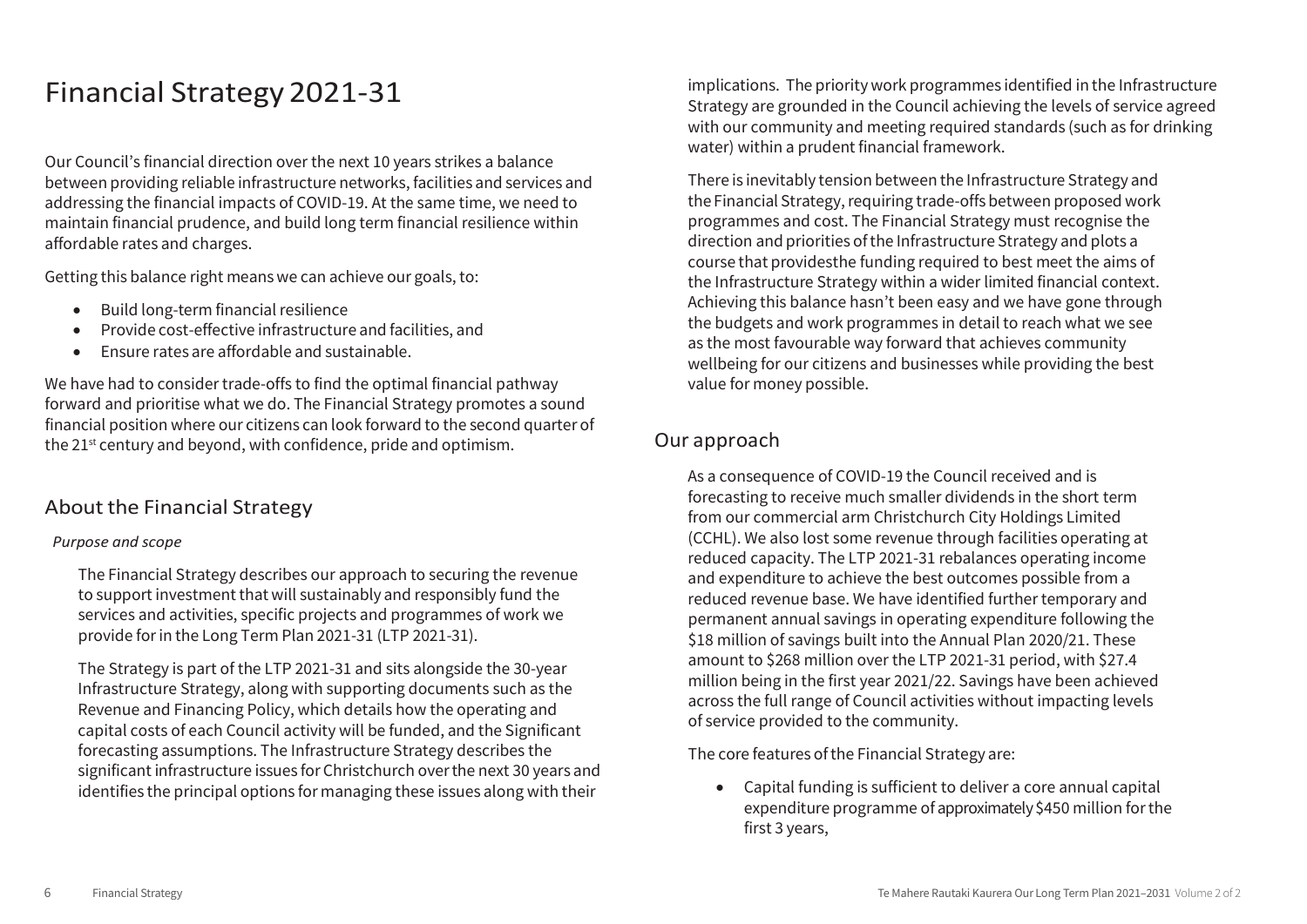rising to between \$500 and \$570 million per year thereafter. This enables us to deliverthe capital renewals necessary to protect the condition of our infrastructure networks.

- Capital funding is also sufficient to deliver one-off capital expenditure to deliver major community facilities and shovelready projects. This commitment unlocks third-party Government funding contributions for the Metro Sports facility, Canterbury Multi Use Arena (CMUA), Regeneration Acceleration Fund projects and the approved Transport shovel-ready projects.
- Operational expenditure in the early years has been reduced or reprioritised over the long term to accommodate the short term loss of revenue from CCHL dividends post COVID-19, and the new operational expenditure that will occur when the Metro Sports and CMUA are up and running.
- Operational costs have been further reduced in the 2021/22 year with an additional \$19 million reduction on top of the Annual Plan reductions of \$18 million in the 2020/21 year and \$8 million in the 2021/22 year). Further reductions would reduce the levels of service we can deliverto the community and put at risk our ability to deliver the capital renewals programme required to protect our infrastructure networks.
- Debt headroom, (our ability to borrow in the event of an emergency and remain within debt covenant limits) has been maintained at above a minimum \$400 million throughout the LTP 2021-31.
- Our debt to revenue ratio increases until 2026 when the pace of increasing debt declines. This increases debt headroom from that time (our ability to borrow within debt covenant limits).
- Rates will remain affordable though annual increases are likely to be higher than some ratepayers would prefer. The proposed level of rates revenue gives us the ability to protect our infrastructure, deliver major new community facilities, keep debt levels manageable and maintain overall levels of service.

We made some tough decisions following our evaluation of priorities and relevant trade-offs and borrowing limitations. The average rates increase at 4.97 per cent for 2021/22 is higher than we wanted in the post- COVID-19 environment, despite the significant operating savings made.

In arriving at the level of capital expenditure programme proposed, we have taken into account the need to prevent further deterioration in our asset networks with resulting significantly higher future maintenance costs. We have had to restrain the programme level and resultant borrowing in the first three years to preserve a prudent amount of debt headroom around the 2025/28 period where the net debt ratio peaks.

A further \$20 million of capital spend per annum would cause an ongoing rates increase of 0.16 per cent, but more critically, would drop prudent debt headroom below the minimum \$400 million for a period as shown in the graph below.



This strategy supports a prudent work programme and budget that does not undermine the overall wellbeing of our communities.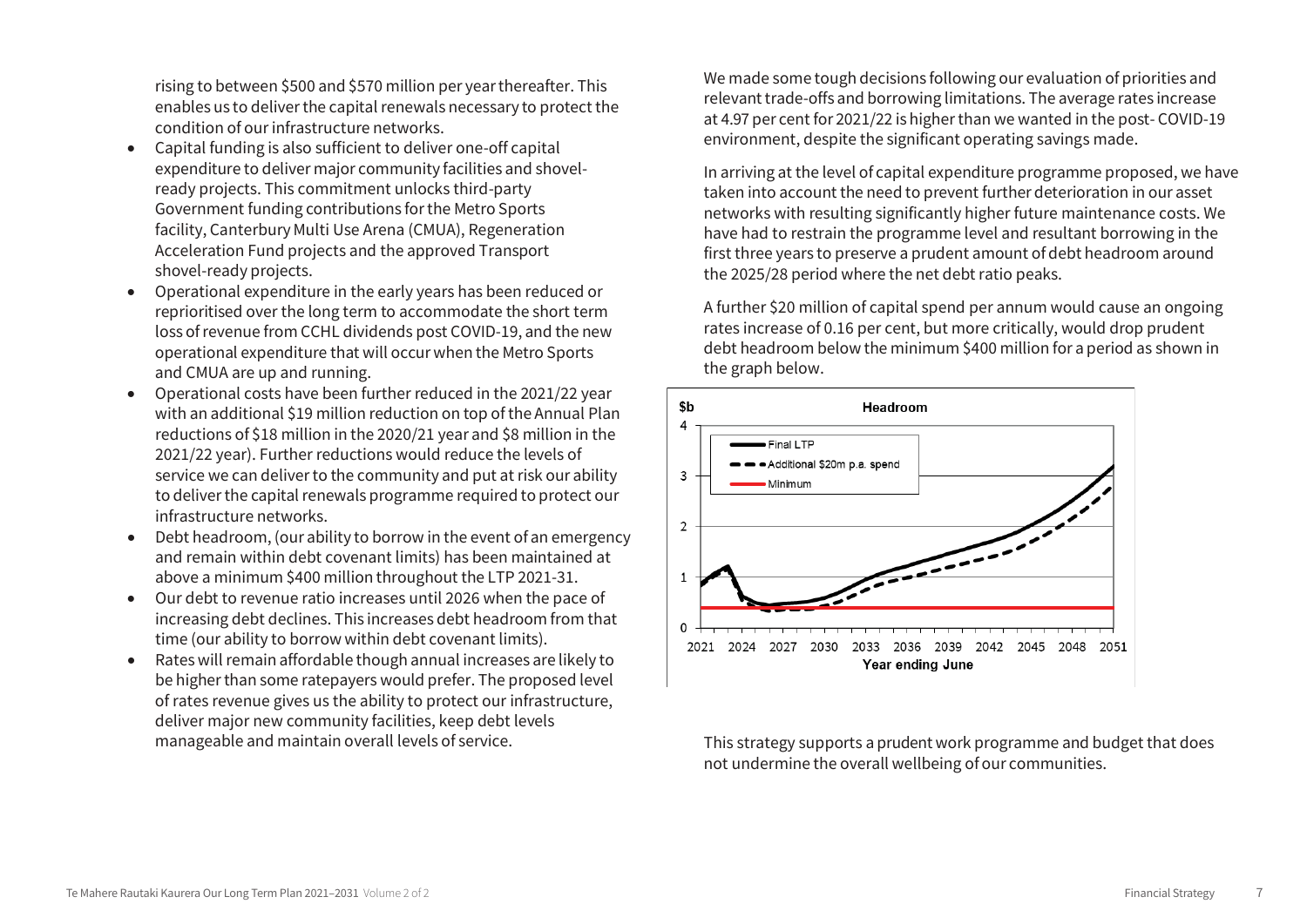While operational savings options of \$35 million were considered, only \$19 million were incorporated. Similarly limiting the core capital programme to \$370 million by not replacing water supply and wastewater renewal funding that had been reprioritised to Water supply wells/wellheads and water security priorities was considered but found to be unpalatable in terms of continued deterioration of key network infrastructure and resultant significantly increasing maintenance costs and increasing the risk to public health.

#### *Other options considered*

We looked at the impacts of having higher rates rises, which would enable accelerated delivery of asset renewals. This option was ruled out because we wouldn't have the capacity to deliver the projects nor borrow for additional capital works, and higher rates rises would place additional hardship on the most vulnerable citizens in our community.

We also looked at making even more severe cuts to budgets to achieve lower rates rises. However, this wouldn't enable us to look after our assets and would have meant we were passing on failing infrastructure to future generations. We would not be able to complete the major community facilities underway nor grow our city. It would also have required a drop in the levels of service we are able to provide. Some ofthe options also involved loss of subsidy we receive or additional short term closure costs. In the interests of community wellbeing and our responsibilities to look after our assets, we opted not to take this approach.

### Key opportunities and challenges

This Financial Strategy has been prepared at a time of constrained budgets and resources. We face four key challenges.

*1. Ensuring we have reliable and resilient infrastructure networks*

Our infrastructure networks need to be fit-for-purpose to deliver social, cultural, environmental and economic wellbeing for our citizens. There are three key drivers influencing our investment and funding decisions to ensure we provide the right infrastructure at the right time while providing best possible value for money.

#### *Asset condition and renewals*

Infrastructure assets have a finite life after which they need to be replaced to avoid increasing service interruption and/or costly repair and maintenance. Significant proportions of our water supply and wastewater infrastructure networks are either at or coming towards the end of their economic life and need replacing.

The increasing proportion of post-World War II infrastructure needing replacement has coincided with the earthquake recovery programme, forcing us to make some difficult decisions regarding investment priorities.

Earthquake-related infrastructure repairs undertakenby SCIRT focused on restoring services. This included replacement of badly damaged critical infrastructure and largely patch-repairing the remainder.

In an attempt to keep debt and rate rises to acceptable levels over the past 10 years, we deferred some infrastructure renewals to enable delivery of prioritised replacement infrastructure and facilities. As a result, large parts of the core infrastructure networks are functional but carry a risk of failure. The risks are most acute in the water, wastewater and stormwater networks and to a lesser extent roads and footpaths.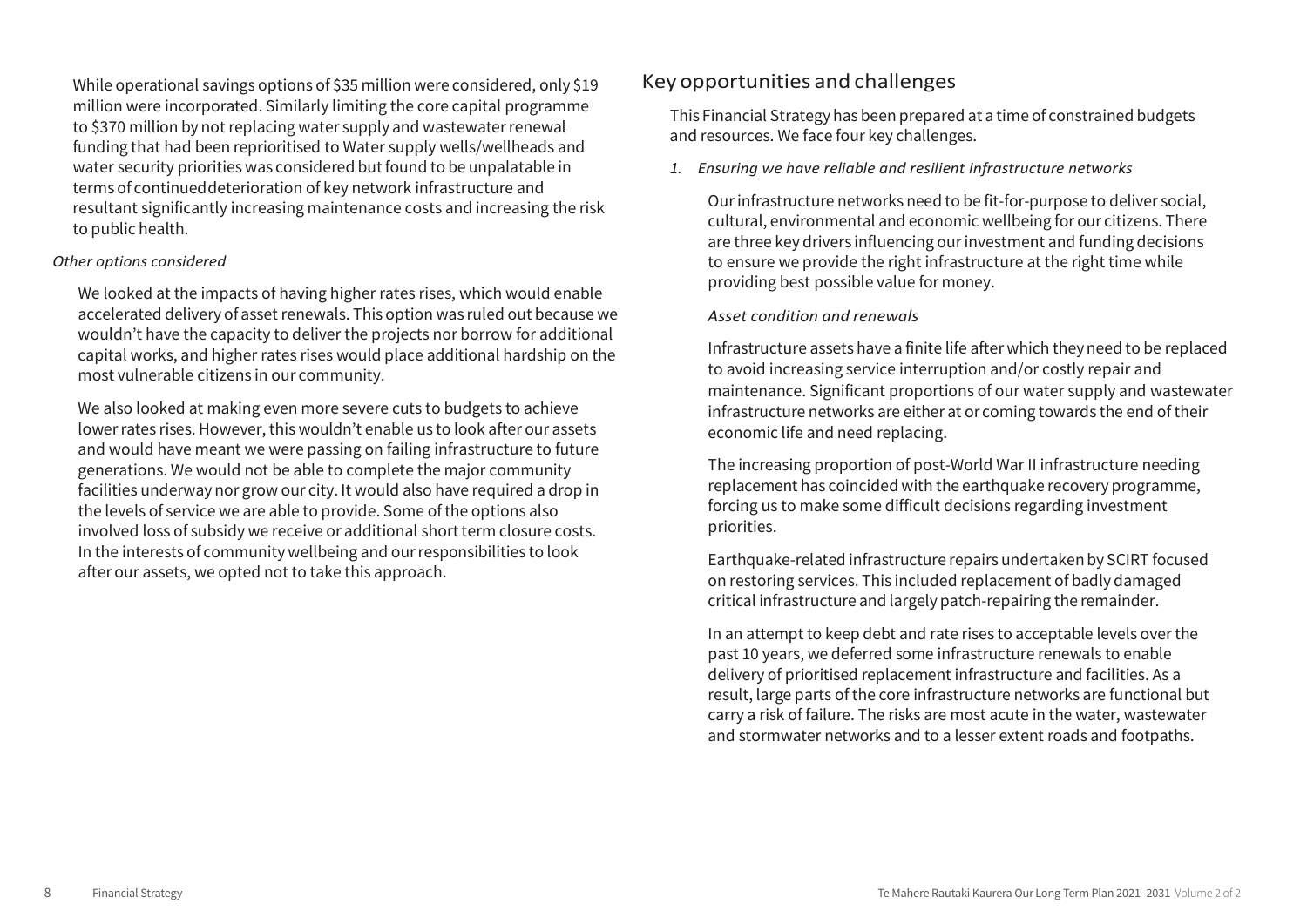#### *Providing for growth*

We expect to experience ongoing population growth. We need to make sure we have the right infrastructure available at the right time to support this and aligns with local and sub-regional growth scenarios.<sup>1</sup> We will need to take into account additional infrastructure required to support the National Policy Statement for Urban Development and enable development capacity.

We primarily fund the provision of infrastructure to service growth from development contributions. Infrastructure within a subdivision development is provided by the developerat no cost tous as a condition of the resource consent. We aim to keep the rates contribution to fund growth infrastructure to a minimum.

*2. Completing delivery of major community facilities*

We are near completion of an ambitious community facility investment programme, driven by the need to replace facilities lost as a result of the 2010/11 earthquakes and providing facilities that appropriately caterfor a significant and growing city.

The community facilities construction programme is planned to be completed by 2024/25. This will see the completion offive major new facilities:

- o Metro Sports Facility (co-funded byGovernment), opening 2022
- o Te Pou Toetoe Linwood Pool opening in late 2021
- o Hornby Centre multi-use facility opening in late 2022
- o Canterbury Multi-Use Arena (co-funded by Government) opening late 2024
- o Performing Arts Precinct to be completed by 2024.

Our investment in these facilities is initially funded from borrowing which is repaid from rates over 30 years. Investment in these facilities contributes to new debt increasing by \$1.3 billion over the first 4 years with a peak debt to revenue ratio of 236.5 per cent forecast in 2025/26.

*3. Ōtākaro Avon River Corridor*

We have commenced implementing the Ōtākaro Avon River Corridor Regeneration Plan, and taking a co-governance approach by partnering with mana whenua and the community. The Regeneration Plan signals overall investment in the order of \$1.2 billion for network infrastructure and development of the Green Spine over 30 years. Over the next 10 years we have allocated \$328 million of capital development funding across Parks, Transport and Three Waters. Fully implementing the Regeneration Plan is a long-term commitment, and will focus on land transfer, partnership-building, option identification and planning over the next three years.

*4. Prioritising climate change adaptation and mitigation*

In 2019 the Council declared a climate and ecological emergency, acknowledging the urgent need for the Council and community to address climate change issues. We have set targets to reduce the district's emissions, and from our own infrastructure.

Our Climate Change Strategy (sets the direction of change and prioritises actions. We have some climate change initiatives underway but this is a long term commitment that will emerge in more detail over the coming three years.

The LTP 2024-34 will include a more comprehensive suite of initiatives to address climate change mitigation and adaptation that could require investment.

 $10$ ur Space 2018-2048 growth strategy and the Ōtautahi Christchurch Spatial Plan (along with other Council plans, such as Project 8011)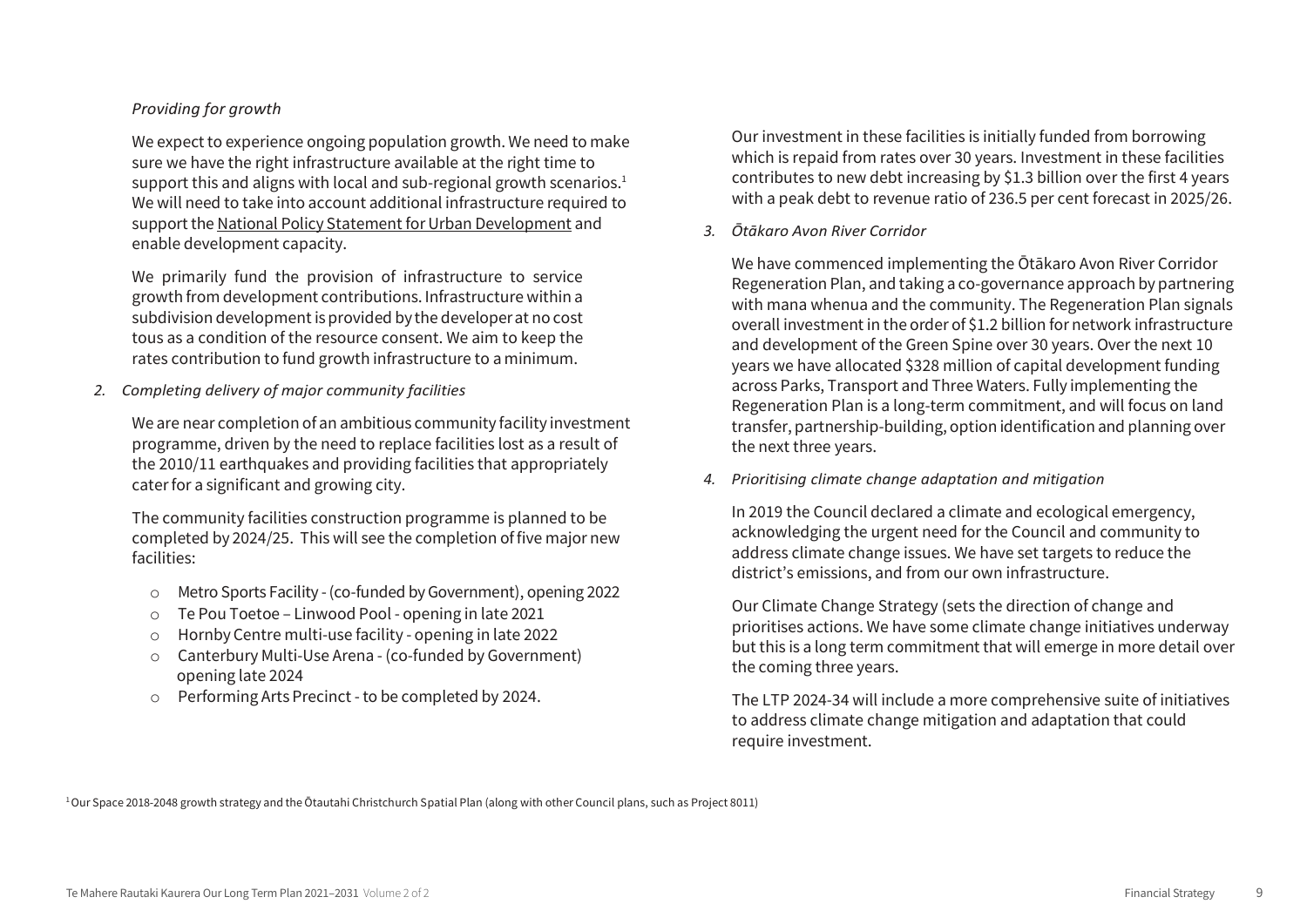### Overviewof our current financial position

Our current financial position is solid. Rate increases in the last two Annual Plans have been lower than predicted in the LTP 2018-28, while debt is forecast to be \$2.05 billion at 30 June 2021, which is \$199 million lower than predicted in 2018.

Since the last Financial Strategy was adopted in 2018, the impact of the earthquake legacy in terms of underground infrastructure with shorter life has become clearer. And now, in the last year the economic impacts of COVID-19 have emerged.

The impact of COVID-19 on our finances has largely been felt by the short term loss of dividend income from CCHL. In preparing the 2020/21 revised Draft Annual Plan, operating savings of \$35 million over the years 2020/21 to 2021/22 were identified, with the intention to borrow \$102 million over the 2019/20 to 2021/22 years to fund the shortfall and avoid unacceptable rates increases. It was also recognised further operational savings would be required in the LTP. Currently the expectation is to borrow a total of only \$33.1 million. An improved dividend from CCHL and projected operating surplus in 2020/21, and proposed sales of surplus land in 2021/22 have assisted this reduction. This debt is scheduled to be repaid within five years in order not to burden future generations.

A thorough review of operational costs was commenced in January 2020. This review examined the source and necessity for all operational costs that were being incurred with the purpose of stripping out any excess and inefficiency in processes. This work proved immensely valuable and provided some upside to enable the COVID-19 impact to be addressed without a double digit rates impact.

We are also conscious of the desire to reduce rate increases, while being aware that better infrastructure asset condition data was indicating higher levels of maintenance would be required to maintain a functioning network without significantly higher capital investment in renewals. In addition, once the major community facilities under construction are complete, they would require significant operating expenditure to cover running costs.

#### Debt

Our current debt is lower than planned in the LTP 2018-28. However, while we can service current and forecast debt comfortably, our ability to borrow to respond to unexpected events is more constrained than previously. This is due to:

- *Earthquake recovery* We are carrying significant debt used to fund investment in infrastructure and facilities repair and replacement. This debt will be repaid from rates overthe next 20 – 30 years. Our net debt will continue to increase as we fund construction of the remaining major community facilities. In addition, our horizontal infrastructure has shorter remaining life post-earthquake and higher levels of renewal are required.
- *Funding asset renewals* The path to funding core infrastructure asset renewals from rates will continue with a decreasing portion of asset renewals funded from borrowing through the LTP 2021-31 period. The expected completion date has moved out from 2029 to 2031. Moving to more appropriately funding renewals from rates rather than borrowing will ensure current ratepayers are not subsidised by future generations.
- *Growth*  New development areas, particularly in the south of the city (Wigram, Halswell and Yaldhurst) and the north (Prestons and Belfast), have offset the loss of red zoned residential areas along the Avon-Ōtākaro corridor and provided opportunities for new residents and businesses. While this investment is largely funded from development contributions in the long run, it is funded initially from borrowing.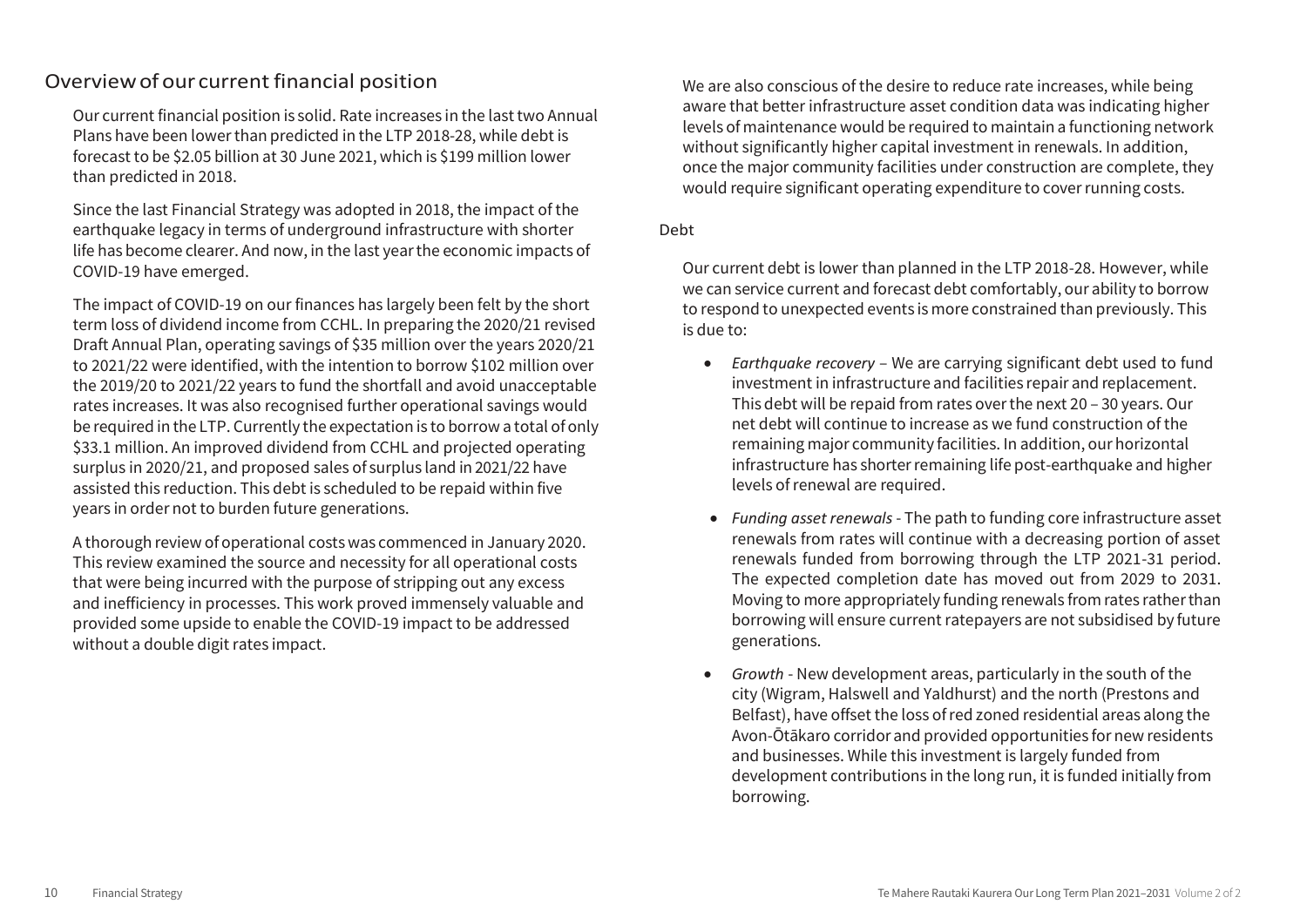Carrying a relatively high level of debt means that we must focus on retaining our financial resilience and having access to funds at short notice in orderto respond to unexpected events. A key feature ofthis Strategy is to keep minimum available borrowing (headroom) to \$400 million to provide for this. Restraining the increase in debt through the LTP 2021-31 period is therefore key to us maintaining a prudent minimum level of financial resilience and sustainability.

#### Capital expenditure

In the 2020/21 Annual Plan the core capital programme was set at a deliverable \$400 million. An in depth review of the future capital programme was undertaken, considering deliverability and affordability. Deliverability considerations included taking into account the additional work planned relating to shovel ready (Transport) projects, Water Reform, Canterbury Regeneration Acceleration Fund projects, Metro Sports and the Multi Use Arena which averages over \$210 million p.a. for the next three years.

From a rates affordability perspective, the size of the core capital programme has long term impacts. It is not possible to reduce the capital programme enough to generate a significantrates reduction in the short term; there would be increasing operational maintenance as an increasingly ageing network infrastructure begins to fail. We regard the maintenance and improvement in reliability and resilience of our infrastructure networks as critical, to ensure we deliver the core services our community demands andmaintain public health.

We are planning core capital expenditure of \$450 million p.a. in the first three years of the LTP, taking into account the additional projects spend above, and then stepping expenditure up to between \$500 and \$570 million for the remaining seven years. The step up largely relates to increased Water Supply and Wastewater renewals. This level of spend and resultant borrowing enables us to maintain minimum debt headroom at above \$400 million whilst avoiding increased maintenance costs due to failing waters infrastructure.

# Ourfinancial goals

Our key strategic financial goalsforyears 2021 - 2031

The funding decisions we made in the LTP 2021-31 provide our pathway forward towards achieving these goals. Achieving them required prioritising expenditure and carefully considering trade-offs in order to keep rate increases to a minimum.

#### **1.** Build long-term financial resilience

The financial impacts on the Council from the 2010/11 earthquakes, and lately the COVID-19 pandemic, have reconfirmed the need for us to be in a financial position to respond to unexpected events. Key to achieving financial resilience is the ability to borrow funds at short notice to soften the effects of a fiscal emergency and continue to deliver appropriate services without the need to pass on these usually short-term costs to rates.

While we have ensured that we have maintained a debt headroom margin of \$400 million in the short term to provide sufficient financial capacity to deal with any unexpected event otherthan a significant disaster, long-term financial resilience will require ongoing prudent financial management to achieve the following goals:

- *Balanced budget.* The LTP 2018-28 contained an unbalanced budget for the period 2020/21 to 2023/24 due to rating for asset renewals being historically too low. Since 2015 we have been addressing this by transitioning to fully funding renewals from rates by 2029. In the proposed LTP 2021-31 this is still occurring at a slightly higher pace to ensure minimum debt headroom is maintained, and has been extended to 2031. In conjunction with projected significant Crown revenues over the next three years, all years now have a balanced budget other than 2024/25 (99.3 per cent).
- *Ensure an acceptable minimum amount of debt capacity (headroom) is maintained.* We must have the ability to access funding through borrowing if the unexpected happens. The earthquakes of 2010/11 taught us the value of overall financial resilience through being able to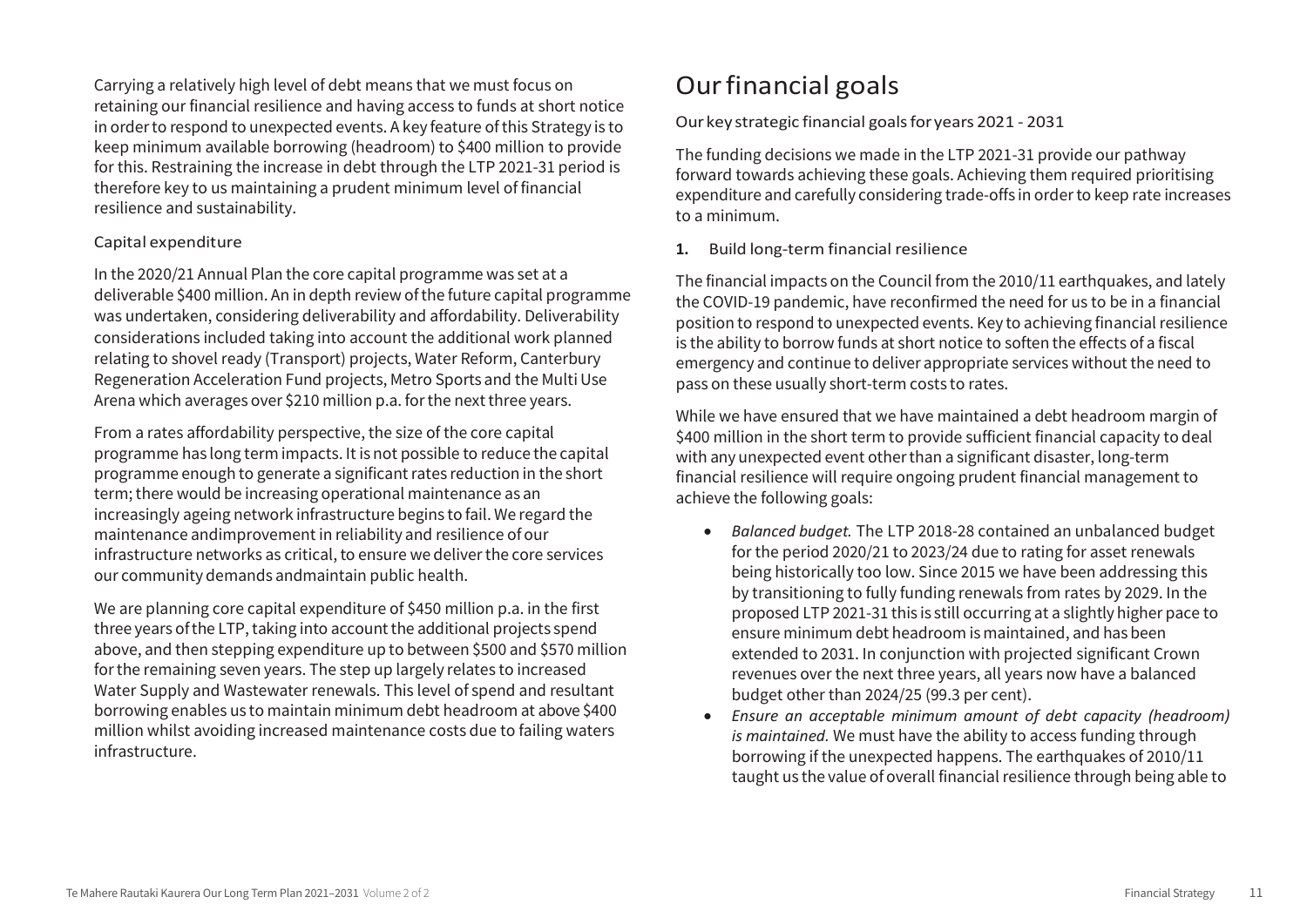access cash when needed. Our net debt ratio is forecast to peak in 2026 at 236.5 per cent. Minimum debt headroom of \$400 million has been maintained in all years. After 2028 the net debt ratio is budgeted to gradually improve and we will have the ability to borrow at least \$690 million without breaching debt covenants by 2031. The net debt/ revenue ratio falls below 180 per cent around 2041.

**2.** Provide cost-effective infrastructure and facilities

This requires us to balance the quality and reliability of infrastructure and facilities with what we can afford. The financial strategy needs to ensure we have sufficient revenue to deliver the following:

- *Fund the residual repair and replacement of infrastructure and facilities damaged in the 2010/11 earthquakes.* The SCIRT repair programme focussed on patch repairing infrastructure to ensure functionality. Large sections of the infrastructure networks remain in need of more permanent repair or replacement. This work has been integrated into our asset renewal programme.
- *Provide infrastructure and facilities that support growth.* Christchurch is the largest city in the South Island and is expected to experience ongoing growth. We need to ensure we have the right infrastructure in place at the right time to support growth.
- *Limit investment to what we need, what we can deliver and what we can afford.* We have continued to invest in the management of its infrastructure assets and as we learn more about asset condition and useful life we can make better decisions about provision and maintenance.
- **3.** Ensure rates are affordable and sustainable

This requires us to always consider the effects its decisions will have on the rates requirement. At the same time we need to generate sufficient revenue to sustain appropriate investment in infrastructure, facilities and services that deliver broad wellbeing benefits to our citizens and businesses.

- *Operating expenditure* savings budgeted to be achieved without lowering external levels of service.
- *Repay short-term debt* incurred post COVID-19 to cover the reduction in dividend revenue. This debt is budgeted to be fully repaid by 2027.
- *Continue to incrementally increase rating for asset renewals* to around 80 per cent of depreciation by 2031. This increases the rating required for renewals through to that date. Other external revenue, mainly from NZTA, funds 4 per cent of our renewal programme.
- *Set rates at a fair level*, balancing the need for sufficient revenue to provide quality, cost-effect services and infrastructure while recognising that rates affordability can be an issue for some residents and businesses.

# Context to developing the Financial Strategy

#### *Population and household growth*

Greater Christchurch is the second biggest urban centre in the country. Our population has grown 15.1 per cent since 2006. Only Auckland has grown more quickly.

In 2019 our city's population was 385,500 people, and it is expected to grow to around 490,000 in the next 30 years. Selwyn and Waimakariri Districts have a combined population of 128,400 (2019), and this is projected to grow to 210,000 over the next 30 years.

Annual population growth is forecast to be approximately 0.9 per cent for the LTP 2021-31 period, compared with national growth of around 1.03 per cent. Our slower growth rate is due primarily to our ageing population compared with some other parts of New Zealand, particularly Auckland.

As our population ages, the average household size will reduce over time. This means the number of households is expected to grow proportionately faster than the population and it is anticipated there will be around 197,000 by 2051.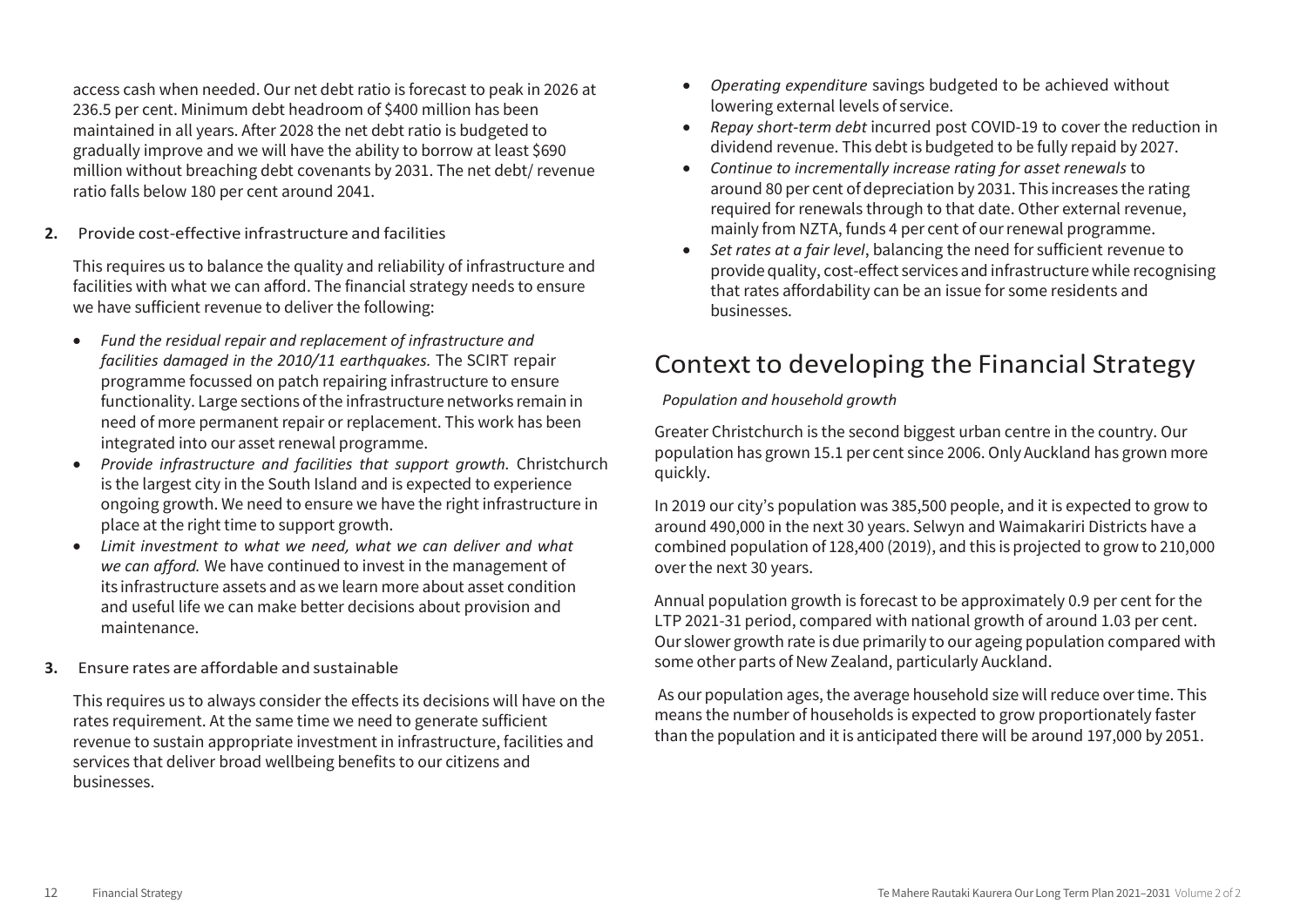Figure 1. Forecast Population and Household Growth for Christchurch 2021 - 2051



### Christchurch District Forecast Population and Household Growth

While growth in the number of homes and businesses increases our rating base and spreads the cost of our services across a larger number of ratepayers, the increase in the number of olderresidents will see a larger proportion of households living on a fixed income, which is likely to impacton resident's ability and/ or willingness to pay rates.

#### *Land use and planning for growth*

We are a memberof the Greater Christchurch Partnership which, through its Urban Development Strategy, has an integrated future growth plan for the Greater Christchurch region.

The land use and growth management aspects of the Urban Development Strategy are primarily implemented through the Resource Management Act 1991 Documents. These include the Canterbury Regional Policy Statement,Regional Plans, Mahaanui Iwi Management Plan, and District Plans.

The Partnership has recently undertaken a review of the strategic land use planning framework forGreater Christchurch. Our Space 2018-2048:

Greater Christchurch Settlement Pattern Update outlines land use and development proposals to ensure there is sufficient development capacity for housing and business growth across Greater Christchurch to 2048.

Collectively, planning documents for Christchurch City, Selwyn and Waimakariri already allow for a substantial number of new dwellings to be built in and around their urban areas. This development capacity is provided through greenfield housing areas (new subdivisions) and the redevelopment of existing housing areas. Some additional capacity also exists in rural locations surrounding the main towns in Selwyn and Waimakariri. Most of the capacity (around 71 per cent) in Greater Christchurch is currently provided for in the City, with only about 18 per cent provided in Selwyn and 11 per cent in Waimakariri.

For us, the significant capacity in the City is expected to be sufficient over the next 30 years, even with a higher share of growth apportioned to the City over the long term period. The Capacity Assessment undertaken in 2018 shows Christchurch has a housing development capacity of 59,950 homes, providing a medium term (2018 – 2028) excess capacity of 38,875, and a long term (2018 – 2048) excess capacity of 4,000. The report noted that in the medium term, capacity for around 3,500 dwellings in Christchurch is constrained by the provision of necessary infrastructure.

Most residential growth in Christchurch is planned to be through infill development in the central city and medium density zones. These areas generally have infrastructure in place to support growth or have infrastructure planned. Greenfield residential development in the north and south of the city will require investment in infrastructure network extensions and capacity increases to be accommodated.

We have provided for \$625 million of growth related capital expenditure over the LTP period, with the first three years averaging \$67 million per annum.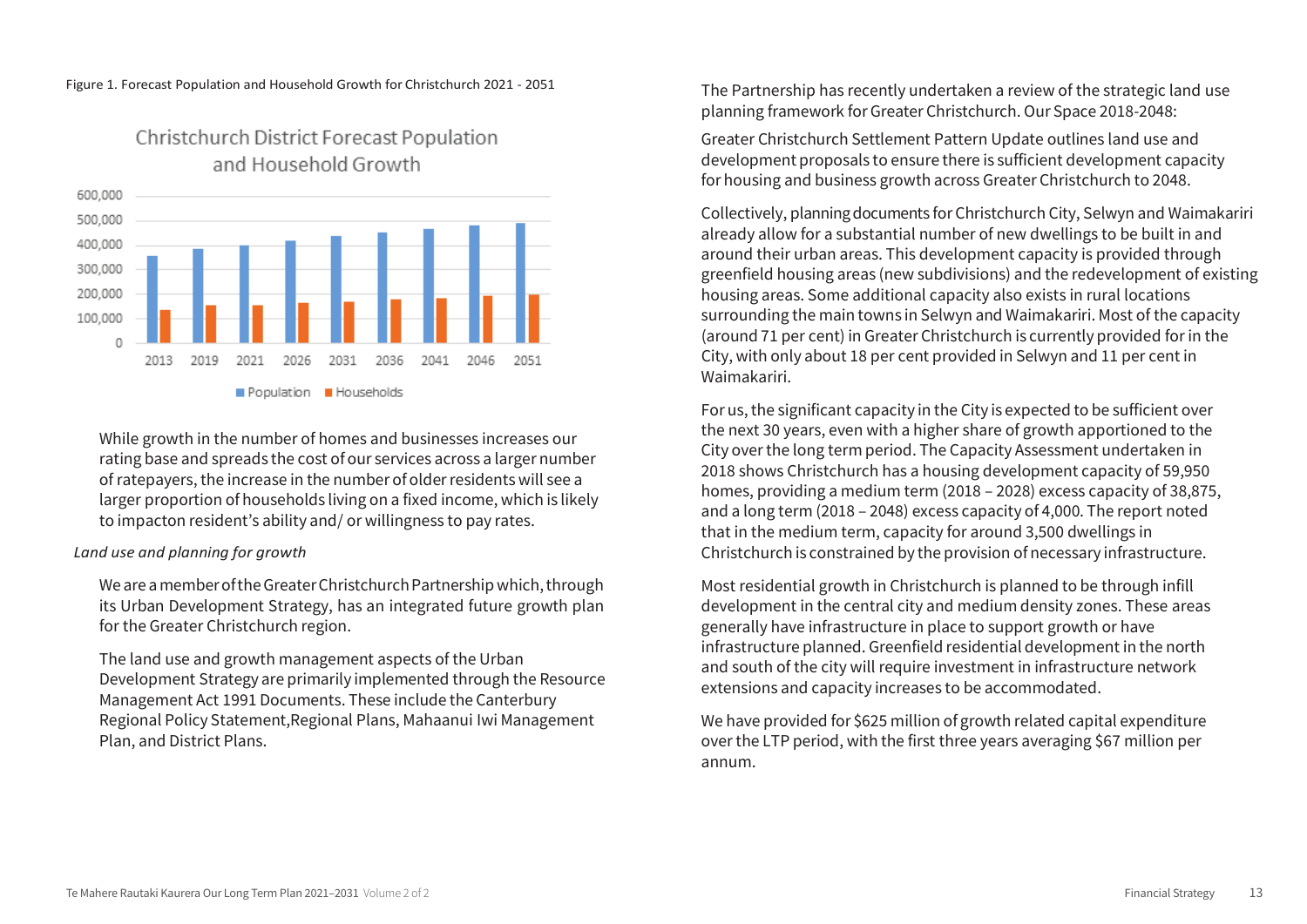#### *Economic environment*

This LTP has been prepared in a challenging and uncertain economic environment over the short to medium term. The global recession following the COVID-19 pandemic has seen unemployment rise, consumption contract, and business failures increase. At a local level the tourism sector (accommodation, hospitality and transport in particular), along with retail have been hit hard. However Christchurch has a diverse local economy and sectors such as manufacturing, agricultural support, health sciences and services and business focused on technology and innovation have shown a high degree of resilience to the overall economic environment.

The big unknown at present is how the global economy will perform with some countries still experiencing varying degrees of lockdown and production, productivity and demand all weak. As vaccine rollouts continue in New Zealand and our major trading partner nations, trade disruptions are expected to reduce and mobility will increase. As this eventuates it will further restore economic activity back towards where it would have been without COVID-19.

Christchurch's current and likely future economic performance is hard to establish with confidence as the metrics tell conflicting stories.

The city's overall economic growth has slowed from 2015 as the postearthquake rebuild has wound down. From the end of the March Quarter 2015 Christchurch GDP growth has been consistently below that of New Zealand as a whole. This performance lag has continued in the post- COVID-19 period with Christchurch GDP declining more than New Zealand as a whole. Overall though the picture remains mixed with some positive and some negative trends.

Specific metrics show varying results:

- The number of building consents for residential developments in Christchurch has remained strong following COVID-19 indicating confidence in the residential property markets. Following a drop in the number and value of consents for commercial development in second half of 2020, activity has rebounded in the first half of 2021. 3
- The average house price in Canterbury increased 22 per cent in the year to April 2021 (to \$566,000), above the national increase of 19.1 percent<sup>1</sup>, although arguably coming off a lower base.
- Job seeker support recipients in Canterbury increased 53 per cent from 14,430 in December 2019 (Pre-COVID), to 22,116 in December 2020 before dropping back to 20,823 at the end of March 2021 $^{\rm 2}$ . The tourism and hospitality sectors have been particularly hard hit. Anecdotally these sectors are slowly rebounding as economic activity increases and domestic and Australian visitor demand slowly returns.
- Average weekly earnings in Canterbury over the yearto September 2020 increased 1 per cent (to \$1,045), half the average increase for New Zealand as a whole (average wage \$1,118).4
- Domestic visitor spending in Christchurch increased 35 per cent (to \$197 million) when comparing October 2019 to October 2020. International visitor spending In Christchurch fell 64 per cent (to just \$31 million).<sup>5</sup>

In the wider context, interest rates and inflation both continue to be at historic lows. Since March 2020 the Reserve Bank of New Zealand has looked to stimulate the national economy through increasing the money supply through quantitative easing. This has seen national GDP rebound strongly after the COVID-19 lockdown with unemployment significantly below earlier estimates.

3 Statistics New Zealand data http://archive.stats.govt.nz/infoshare/

 $\overline{a}$ 

<sup>&</sup>lt;sup>1</sup> REINZ Monthly Property Report April 2021 - https://www.reinz.co.nz/residential-property-data-gallery <sup>2</sup> Statistics New Zealand "Quarterly Benefit Fact Sheets Regional Council Tables March 2021"

<sup>4</sup> Statistics New Zealand data http://archive.stats.govt.nz/infoshare/

<sup>5</sup> https://www.mbie.govt.nz/immigration-and-tourism/tourism-research-and-data/tourism-data-releases/monthlyregional-tourism-estimates/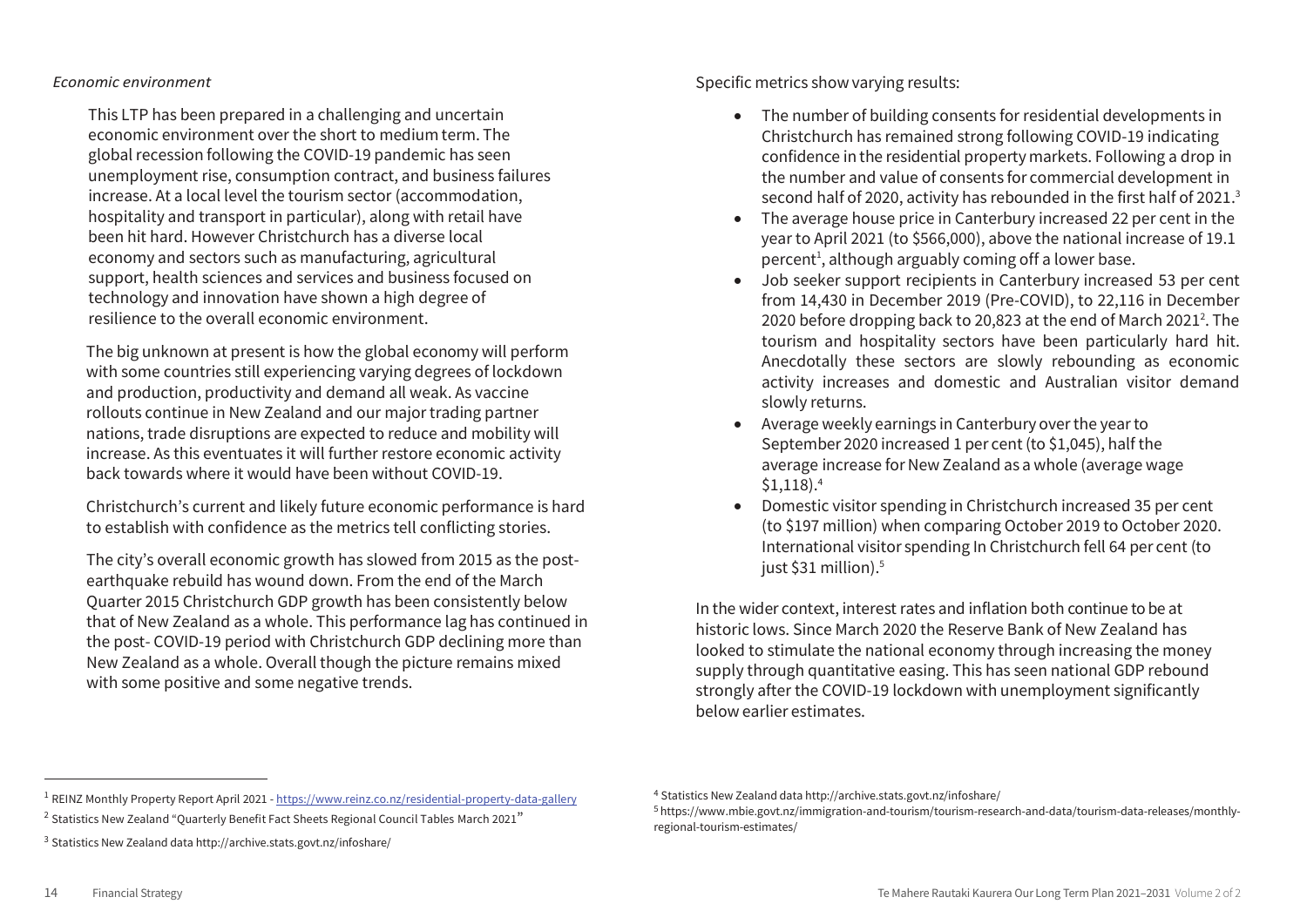While the individual data are varied the overall trend evident at the current time is that Christchurch is continuing a slow slide in economic performance compared to New Zealand as a whole as well as the larger cities we benchmark against. The Council's response has been to look to maintain its investment in the city's infrastructure and facilities, to take advantage of low interest rates and to restructure its spending profile in favour of capital expenditure over operational expenditure.

### Three Waters service delivery

Overthe pastthree years, central and local government have considered solutions to the challenges facing delivery of Three Waters services.

This has seen the creation of Taumata Arowai, a national water services regulator, to oversee and enforce a new drinking water regulatory framework, with additional oversight ofwastewater and Stormwater Networks.

The Council has signed a memorandum of understanding between the Crown and local authorities that commits us to work together to explore future service delivery options.

This Financial Strategy, the Infrastructure Strategy and the LTP 2021-31 have been based on the assumption that we will continue to provide water, wastewater and stormwater services as there is not enough information at this stage on which to base any alternative delivery model. Given the community will continue to require Three Waters services to be delivered, regardless of whether the Council does this or not, the core issues, work programmes and budgets will remain relevant.

If, in future, these services are to be provided by a new entity this will significantly change our financial position as revenue, costs and debt along with asset ownership associated with provision of water and wastewater services transition out of the Council's books. This would require significant changes to the Financial Strategy, either as part of the process to develop the LTP 2024-34 or as an amendment to this LTP 2021-31.

## Capital works programme

The capital works programme reflects the analysis of the city's infrastructure requirements which was undertaken in preparing the Infrastructure Strategy, Activity Plans and Asset Management Plans that underpin the LTP 2021-31.

The Infrastructure Strategy details a 30 year plan for our water supply, wastewater, stormwater (including flood protection), transport, parks, facilities, solid waste and communication technology assets.

The capital works programme (other than renewals) is funded from borrowing to provide intergenerational equity – ensuring today's ratepayers don't fund the full cost of infrastructure that will provide benefit to future ratepayers.

We have capped the capital works programme, plus inflation, for the years 2021-31. This is to enable us to manage, then reduce, the debt to revenue ratio over time. This will result in increasing debt headroom, which is the amount we can borrow without breaching debt covenants for unforeseen requirements, thereby providing financial resilience to shocks.

The capital works programme is the largest area of our expenditure where there are clear options available around the level of investment, albeit with consequences on our ability to provide reliable infrastructure, meet the demands of growth, meet the community's expectations in terms of the levels of service provided, and comply with regulatory requirements too.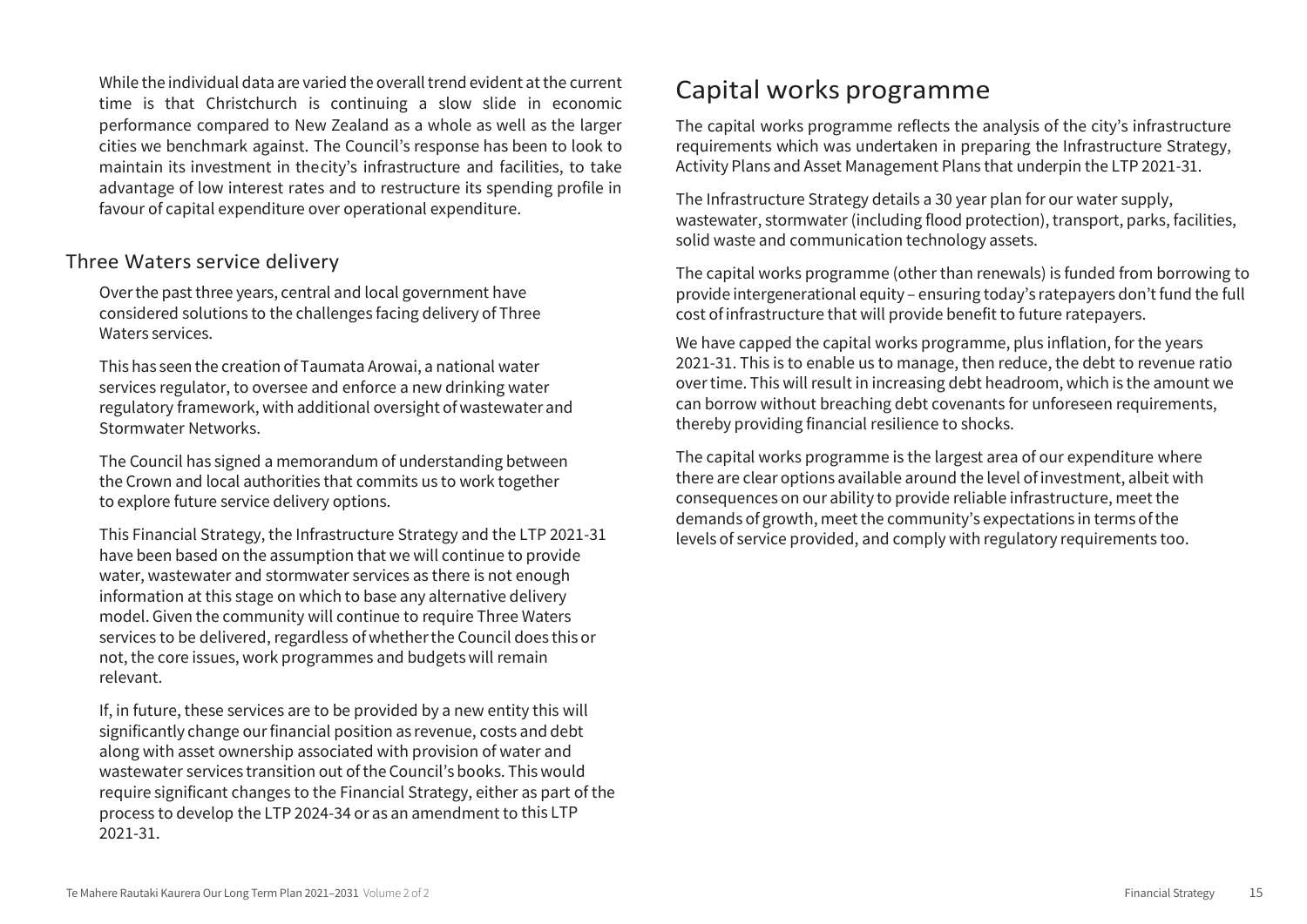



Asset renewals includes planned capital expenditure of \$195-\$227 million per annum in the first three years on network infrastructure, flood protection, and flood control works required to maintain existing levels of service. For the following seven years the average spend is \$258 million.

The proposed capital expenditure programme (inflated) for the next 30 years is shown in the graph below.





The total capital programme for the ten years of the LTP 2021-31 includes infrastructure, as well as non-infrastructure programmes for community facilities and internal services such as Information Technology, vehicle fleet and corporate accommodation. It includes a provision for the renewal of existing assets, plus additional capacity to meet demand growth and increasing levels of service.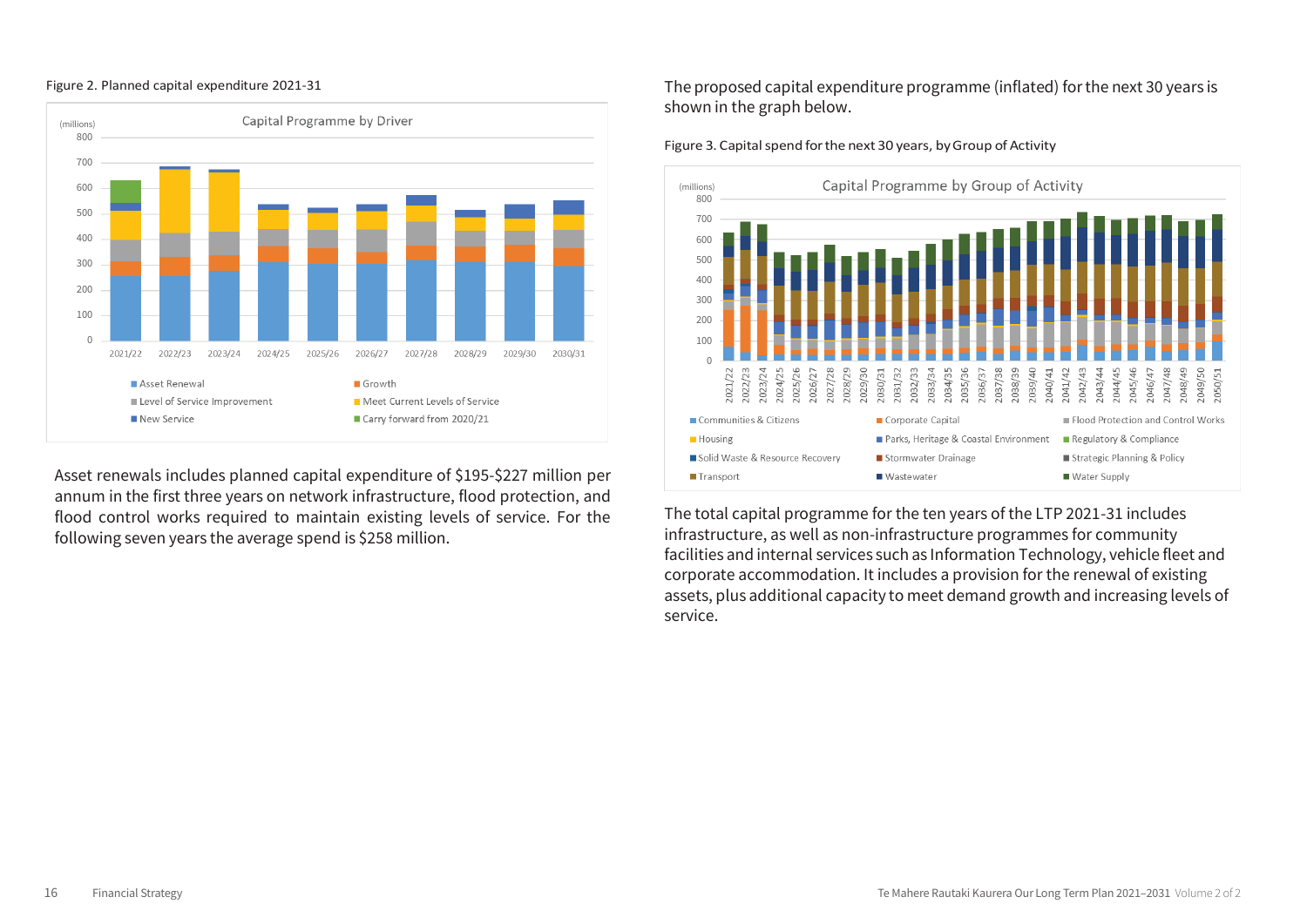# Rates projections and limit

#### Annual Rates Increases

We propose a rates increase of 4.97 per cent in the 2021/22 year. This enables a capital investment programme to be delivered progressing the major facilities and prioritised water and wastewater infrastructure renewals, while also accommodating repayment of debt relating to the short term reduction in our dividend revenue.

The table below indicates the proposed increases to existing ratepayers over the period of the LTP.

Table 1. Annual rates increase for existing ratepayers

|                                       |       | 2021/22 2022/23 2023/24 2024/25 2025/26 2026/27 2027/28 2028/29 2029/30 2030/31 |       |       |       |       |       |       |       |
|---------------------------------------|-------|---------------------------------------------------------------------------------|-------|-------|-------|-------|-------|-------|-------|
| Proposed 4.97%<br>Rates<br>l increase | 4.97% | 5.42%                                                                           | 5.37% | 5.45% | 5.03% | 3.62% | 4.06% | 2.31% | 3.13% |

Figure 4: Average annual rates increase for existing ratepayers – 2021 – 2031



Over the longer term, average annual rates increases are forecast to settle at around 2.3 per cent for existing ratepayers as the level of new borrowing reduces.





#### Rates changes

We consulted on a number of targeted rates changes in the LTP 2021-31. These include new targeted rates for Heritage, a grant to the Arts Centreand a grant to the Central City Business Association. We also consulted on expanding the Land Drainage rate to a city wide rate incorporating all ratepayers, however due to feedback received this is to be re-reviewed during 2021/22. Detailsofthese ratescan be found in the Funding Impact Statement – rating information.

It was also proposed to limit rates remissions to only those charities that have more limited funds on hand, (relative to their rates). This will also be reviewed during 2021/22.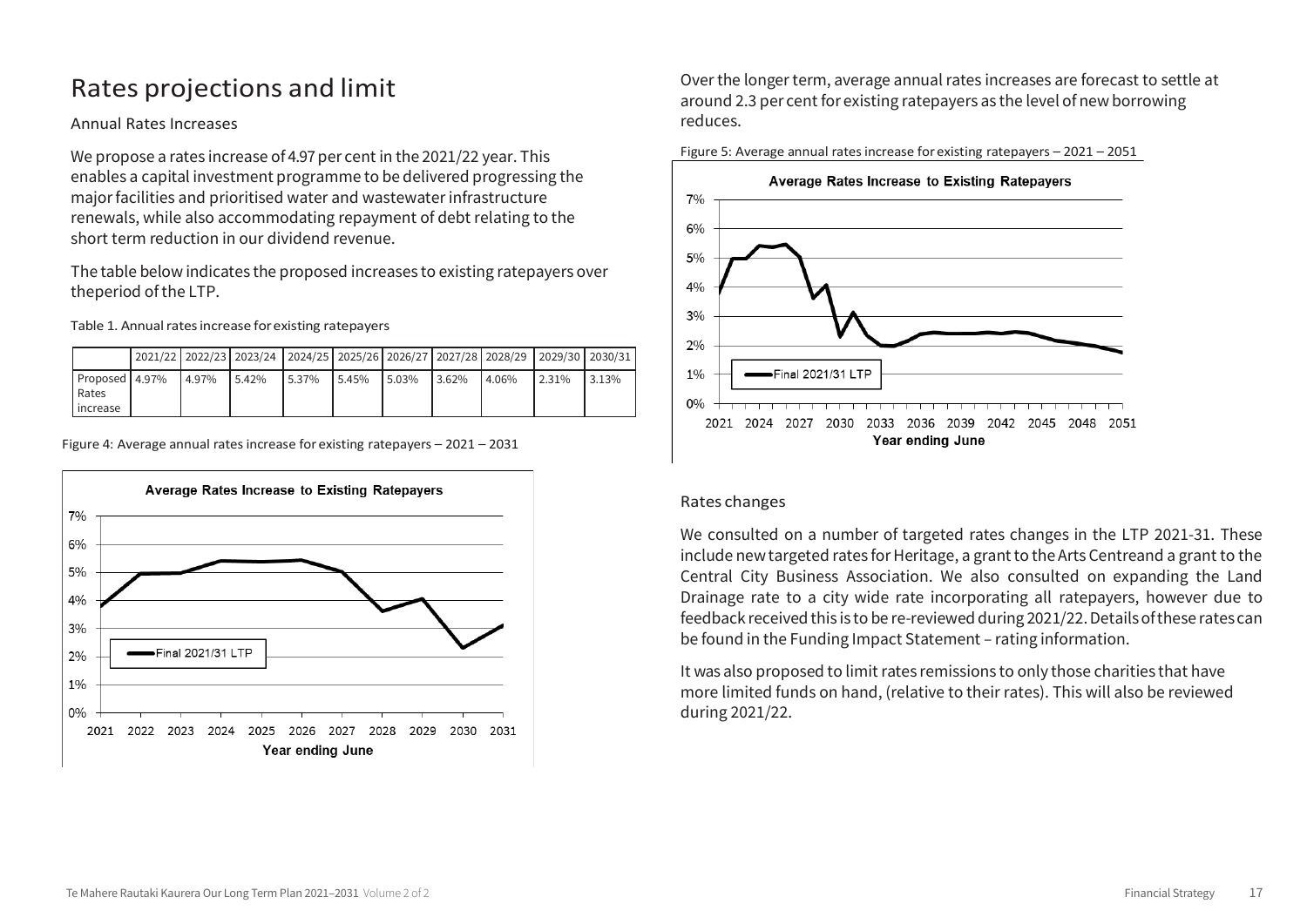#### Rates affordability benchmark

We meet our statutory rates affordability benchmark if actual or planned rates increases for any year are equal orless than the quantified limit on rates increases.

We have set limits on total annual rate increases at 1 per cent higher than the rate increases forecast in the LTP 2021-31, as shown in the table below. This provides some flexibility in the event of unexpected adverse developments in our financial position or operating environment. The limit is a 'soft limit' in that we can choose to exceed it in any year but must explain why we believe it is prudent to do so. We report on compliance with rates limits through the Annual Report and the Pre-Election Report.

Importantly, they are also based on total rates income (i.e. including natural growth from the development of new properties) – the increase to existing ratepayers will always be lower as long as the number of ratepayers continues to grow. For this reason, existing ratepayers should focus on the previous table as an indicator oflikely future rates increases rather than the table below.

|                                | 2021/22 | 2022/23 | 2023/24 | 2024/25 | 2025/26 | 2026/27 | 2027/28 | 2028/29 | 2029/30 | 2030/31 |
|--------------------------------|---------|---------|---------|---------|---------|---------|---------|---------|---------|---------|
| Proposed<br>increase           | 6.7%    | 6.1%    | 6.2%    | 6.1%    | 6.2%    | 5.8%    | 4.4%    | 4.8%    | 3.1%    | 3.9%    |
| <b>Rates increase</b><br>limit | 7.7%    | 7.1%    | 7.2%    | 7.1%    | 7.2%    | 6.8%    | 5.4%    | 5.8%    | 4.1%    | 4.9%    |

# Debt projections and limits

### Use of debt

Debt is a key funding tool as it enables capital investment in infrastructure tobe paid for by both today's ratepayers and those of the future. This approach provides intergenerational equity, a key principle that underpins the Revenueand Financing Policy.

While we use debt as a beneficial tool to promote equity, there needs to bea balance between what we would like and what we can afford. We need to ensure balance is in place in both the short and the longer term.

Our ability to borrow is limited by the willingness oflenders to provide credit and the ability and willingness of ratepayers to service interest costs and principal repayments.

### Projected debt level

Gross debt is the total debt we are carrying. Net debt has cash holdings and debt (advances) owed to us deducted.

We propose to materially increase debt over the next four years (as shown in Figure 6 below) to enable the funding of the proposed capital investment programme, while retaining budget flexibility in the event of unexpected adverse developments in our position or operating environment.

Debt levels are initially lower due to the Crown funding the initial costs of the Canterbury Multi Use Arena, but increase in the medium term due to continuing borrowing for asset renewals and improvement in infrastructure. By the end of the LTP 2021-31 period net debt levels stabilise at around \$3 billion for a period of time.

Figure 6: Forecast gross and net debt – 2021 – 2051

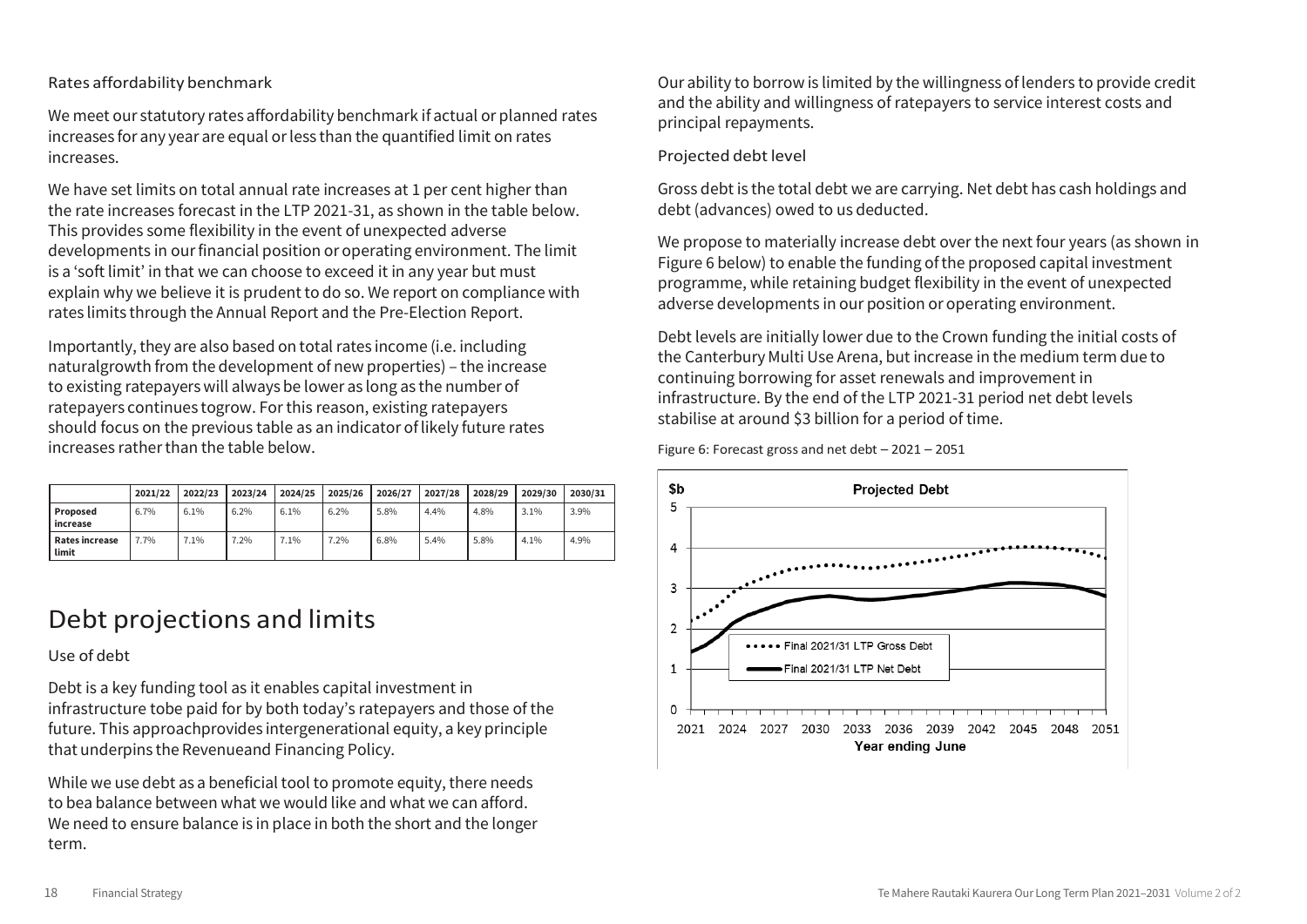# Te Mahere Rautaki Kaurera Our Long Term Plan 2021-2

#### Table 2. Proposed net debt and capacity to borrow (debt headroom)

| <b>Smillion</b>         |       |       |       |       |       |       |       |       | 2021/22 2022/23 2023/24 2024/25 2025/26 2026/27 2027/28 2028/29 2029/30 | 2030/31 |
|-------------------------|-------|-------|-------|-------|-------|-------|-------|-------|-------------------------------------------------------------------------|---------|
| Proposed<br>net debt    | 1,588 | 1.812 | 2.131 | 2.316 | 2.448 | 2.562 | 2.668 | 2.742 | 2.777                                                                   | 2.808   |
| <b>Debt</b><br>headroom | 1.084 | 1.230 | 627   | 502   | 451   | 491   | 500   | 532   | 598                                                                     | 693     |

Limit on debt to revenue ratio

The debt to revenue ratio is an indicator of debt affordability.

The Council maintains several covenants with lenders which set specific limits on borrowing – most importantly, that total net debt may not exceed 300 per cent of total operating revenue in the 2021/22 year, then dropping 5 per cent a year before settling at a new longer term limit of 280 per cent from 2026. The higher short-term limit is to enable councils to invest in infrastructure as part of the COVID-19 economic recovery process.

A prudent debt strategy should restrict planned borrowing to materially less than this covenant limit, to provide budget flexibility in the event of unexpected adverse changes to our financial position or operating environment.

The maximum debt to revenue ratio proposed overthe 2021-31 period is 236.5 per cent in 2025/26, well under the 280 per cent LGFA limit. At this peak we retain "headroom" (the ability to borrow more if required without breaching financial covenants) of \$451 million.

#### Figure 7: Forecast net debt to total revenue ratio – 2021 – 2051



Table 3. Net Debt as a % ofTotal Revenue

|  |  |  | 2021/22 2022/23 2023/24 2024/25 2025/26 2026/27 2027/28 2028/29 2029/30 2030/31         |  |  |
|--|--|--|-----------------------------------------------------------------------------------------|--|--|
|  |  |  | 178.3%   175.7%   224.0%   234.2%   236.5%   235.0%   235.8%   234.5%   230.4%   224.6% |  |  |

Debt affordability benchmark

Legislation requires local authorities to state a maximum debt limit over the LTP period. We meet the debt affordability benchmark for a year if actual or planned borrowing for the yearis within each quantified limit on borrowing.

Quantified debt limits are shown in the table below. These have been set at the LFGA limits described above. The limits are a "worst case" maximum borrowing scenario.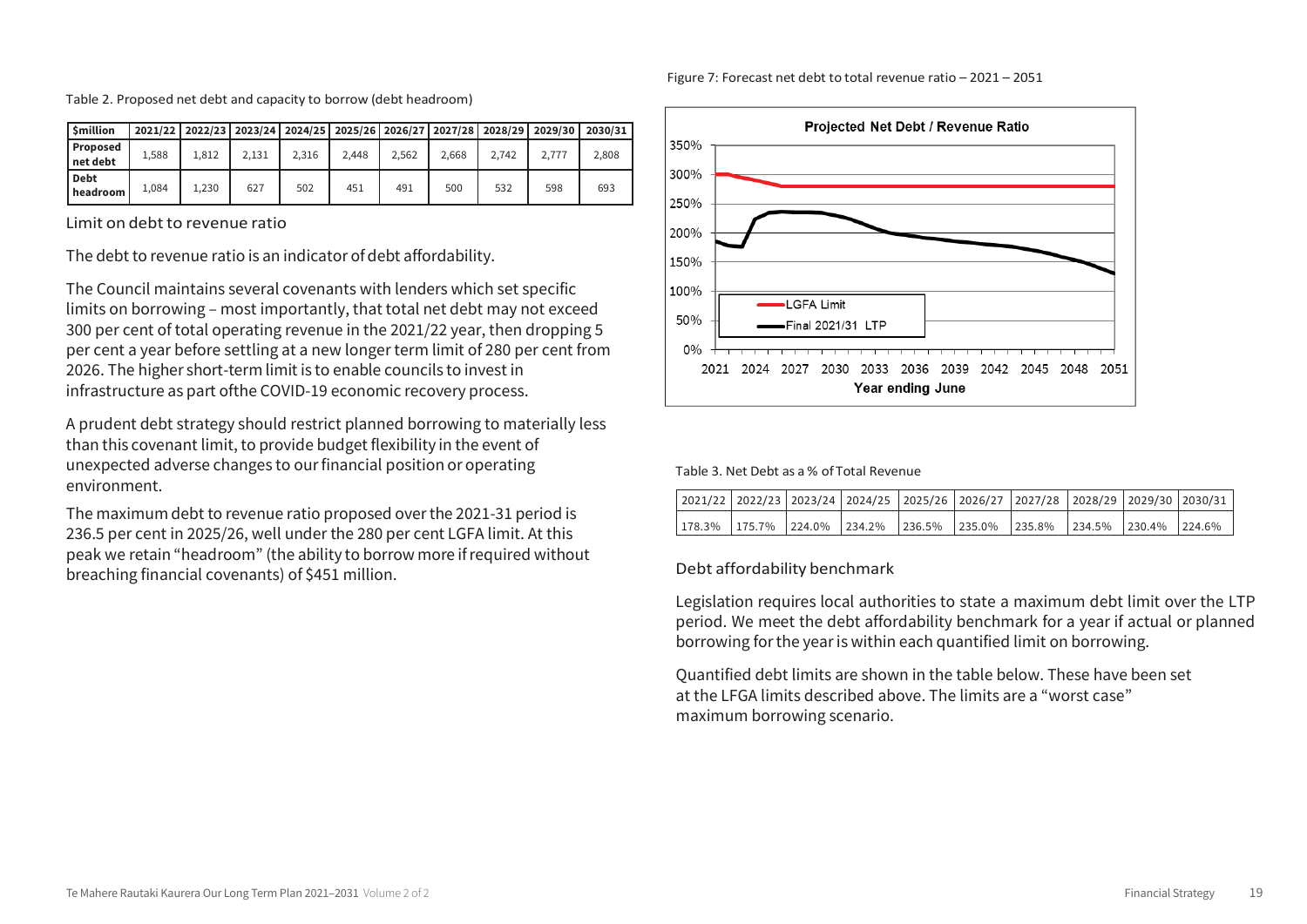Table 4. Proposed gross debt and quantified limit

| <b>Smillion</b>          |       | 2021/22 2022/23 |       |       |       |       |       |       | 2023/24 2024/25 2025/26 2026/27 2027/28 2028/29 2029/30 2030/31 |       |
|--------------------------|-------|-----------------|-------|-------|-------|-------|-------|-------|-----------------------------------------------------------------|-------|
| Proposed<br>gross debt   | 2,366 | 2.589           | 2,912 | 3.090 | 3,226 | 3.344 | 3.454 | 3,502 | 3.542                                                           | 3,578 |
| Quantified<br>debt limit | 3,451 | 3,819           | 3,540 | 3,592 | 3,677 | 3,835 | 3,953 | 4.035 | 4.140                                                           | 4,271 |

#### Limits on interest costs

The cost ofinterestto rates revenue ratio and the cost ofinterest to total revenue ratio are both further debt affordability indicators. The two graphs in Figure 8 below show interest costs remain well within our limits.

Figure 8: Net interest to revenue 2021 - 2031



Current and forecast lower than historic interest rates contribute to the reduced cost ofinterest relative to both rates and total revenue, although interest rates have increased since the Draft LTP.

# Other considerations

### Rating base growth

We expect the number of rating units will grow each year due to the development of new subdivisions and buildings. This will increase demand for Council services and infrastructure.

This Financial Strategy assumes growth in the number of rating units (including residential and commercial) will tend to grow at a rate of 0.8 per cent per annum, slightly less than the pace of household growth. This assumption resultsin the following projections for the number ofrating units in the LTP 2021-31 period.

| l June<br><b>Years</b> | 2021 | 2022 | 2023 | 2024 | 2025 | 2026/ | 2027 | 2028 | 2029 | 2030                                                                                          |
|------------------------|------|------|------|------|------|-------|------|------|------|-----------------------------------------------------------------------------------------------|
|                        |      |      |      |      |      |       |      |      |      | <b>Rating</b> 177,350 178,769 180,199 181,641 183,094 184,558 186,035 187,523 189,023 190,536 |

#### Inflation

We use the BERL Local Government Cost Adjustors which are the basis of inflation forecasts for most New Zealand councils. We used the "mid-scenario" adjustors as this is considered to best align with the economic and population growth expected for Christchurch district over the next 10 years. Forecast inflation ranges between 2.1 - 2.9 per cent per year and is included in the Significant Assumptions section ofthis LTP.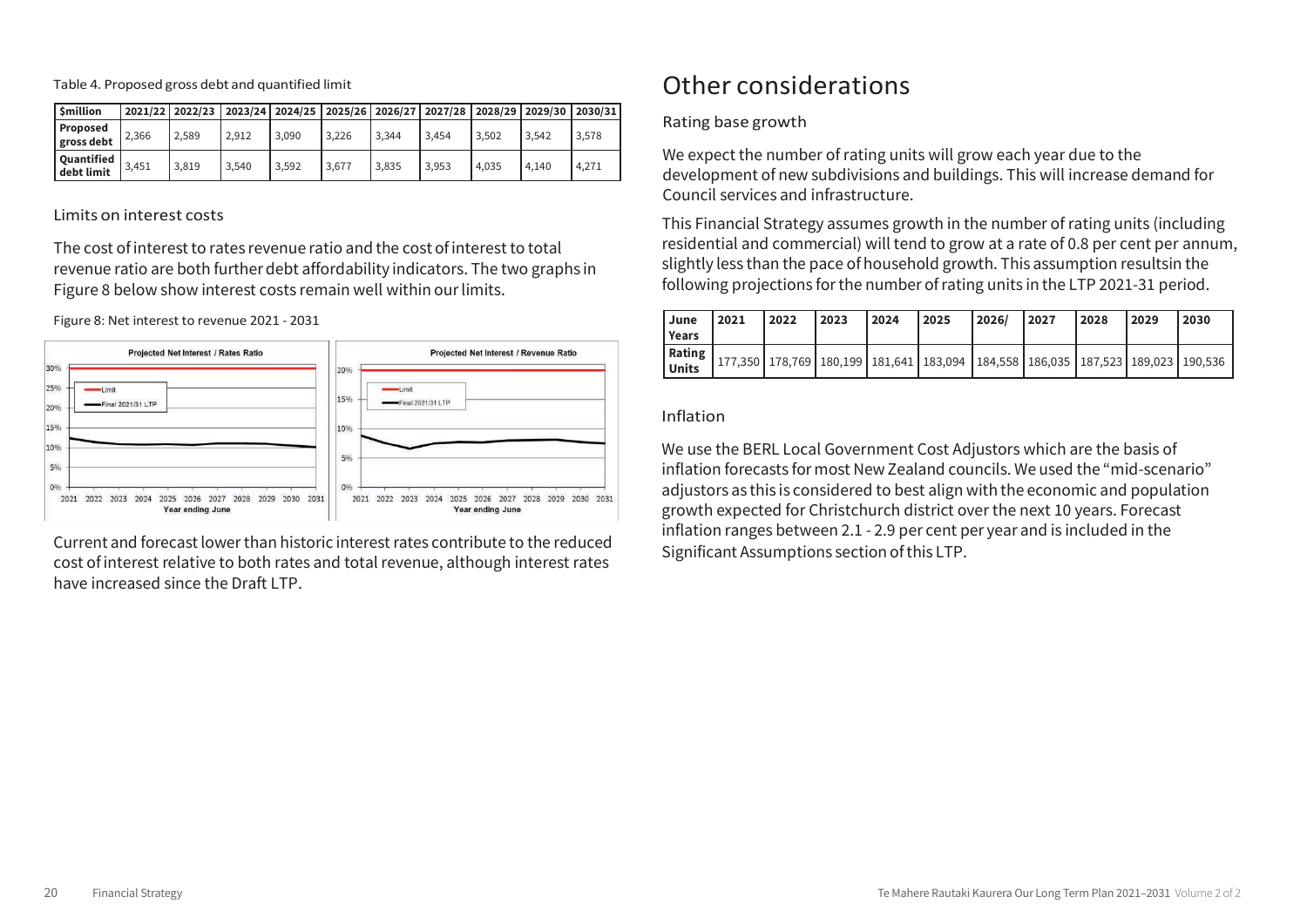#### Interest

Interest rates are important to us as borrowing (usually over a 30 year term) is used to fund new capital asset investment and for some of the cost of assetrenewals. Borrowing to fund capital assets ensures today's ratepayers don't fund all of the costs of assets that will provide benefits over a long period.

We are in a period of low interest rates with future interest rates forecast to remain below 3.5per cent over the coming 10 years. This is reducing the cost of borrowing overtime as fixed rate debt is refinanced orrepaid.

Forecast interest rates used in the LTP are included in the Significant Assumptions section ofthis LTP.

#### Insurance

We have gradually increased our insurance cover on assets as insurance providers have re-entered the Christchurch market following the 2010/11 earthquakes and as insurers gain more confidence in the resilience of our assets.

Based on external modelling we identified the maximum probable loss of above ground infrastructure and current insurance provide for two significant events.

In the event of another significant earthquake, we will rely on a combination of insurance and borrowing to fund the 40 per cent share of the cost of damage repair. The remaining 60 per cent would be funded by the Government under the National Civil Defence and Emergency Management Plan, depending on eligibility. This provides approximately \$6.7 billion of cover for assets with a replacement value of \$10.4 billion. To put this into context, the Council has spent around \$3 billion on repairing orreplacing underground assets following the 2010/11 earthquakes.

Local Government Funding Authority (LGFA) – debt limits

The LGFA is our main source of loan funding. It raises funds by issuing bonds and on lends to councils, usually at a sub-market rate. To manage its risk the LGFA requires councils to operate within prescribed debt to revenue ratio limits. In June 2020 LGFA shareholders approved changes to allow the Net Debtto Total Revenue financial covenant ratio limit applying to councils with a credit rating of "A" equivalent or higher to increase from 250 per cent annual revenue to 300 per cent for the 2020/21 and 2021/22 financial years. The limit will then reduce 5 per cent per year until it reaches the new long term limit of 280 per cent in the 2025/26 financial year.

#### Credit rating

The Council's credit rating affects our access to lending and the interest rate charged. This Financial Strategy seeks to support the retention of our current "AA- (Stable)" Standard & Poor's credit rating. This credit rating may be atrisk in later years due to increasing debt levels.

Any downgrade in the credit rating would have only a marginal impact on interest rates charged but could increase annual interest costs by as much as \$1.1 million in the later years of the LTP 2021-31. Should a downgrade occur, it is expected that our credit rating would be restored over time as the net debt/ revenue ratio returns to more conservative levels by the early 2040s.

#### Security on borrowing

Borrowing is secured byway of a charge over future rates revenue. Security may be offered by providing a charge over one or more specified assets but will only be done where there is a direct relationship between the debt and the purchase or construction of the asset being funded, such as an operating lease or project finance, and the Council considers a charge over the asset to be appropriate. There are no such arrangements currently in place.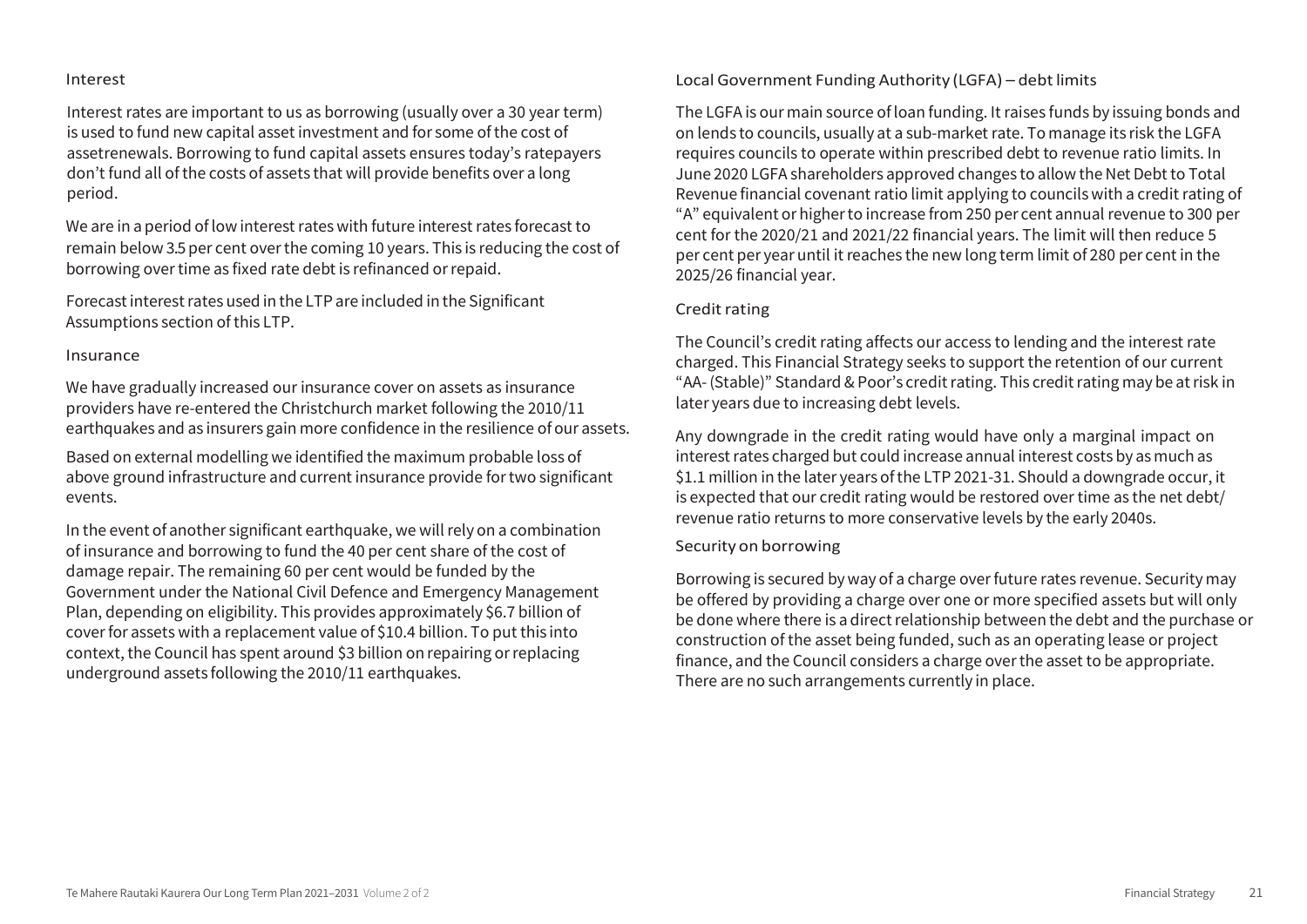# Financial investments and equity securities

#### Working capital

We routinely hold a significant working capital cash balance to fund timing differences between income and expenditure.

Our Investment Management Policy requires a conservative approach to external investment ofthese balances – generally limited to cash and short-term bank deposits, reflecting the funds being needed relatively frequently to meet payment requirements.

#### Reserves and special funds

We hold funds in various Reserves and Special Funds. These are listed in this LTP. When not immediately required for the purpose they are held these are used as working capital. The exception is the Capital Endowment Fund (CEF) which is lent internally or invested in bank deposits to provide an ongoing income stream that is applied in place of rates to fund economic development activities, community events and projects. The projected returns of the CEF in 2022 is \$3.1 million, increasing through the LTP period to \$3.8 million p.a.

#### Borrower notes

Under the terms ofits shareholding in the Local Government Funding Agency (LGFA), each time we borrow from LGFA we must invest a portion of the borrowing back into LGFA in the form of Borrower Notes. This ensures the stability of LGFA's financial position and provides a high level of confidence thatthe LGFA will continue to be a cost-effective source of the bulk of our long- term borrowing requirements. At 30 June 2021 \$36.1 million is expected to be invested with projected returns of \$0.4 million in 2022, increasing through the LTP 2021-31 period to \$1.4 million annually.

#### Community loans

From time to time we make loans to community groups to enable them to pursue their stated objectives. The return on these loans ranges from interest free through to 2 per cent, depending on when they were granted and the conditions imposed. The total face value ofthese loans at 1 July 2020 was \$7.3 million.

#### Equity investments

Our main investment is in Christchurch City Holdings Limited (CCHL) which holds equity investments on behalf of the City to provide dividend returns which we use to reduce the rate requirement and/or reduce debt. The dividend yield on our CCHL investment has averaged 2.2 per cent in the last three years and 2.4 per cent in the last ten years.

We have shareholdings in a further six companies. These are held principally to achieve efficiency and promote community outcomes and wellbeing rather than for a financial return on investment. The risk to us of investing in these companies is low.

Any equity investment carries risk in that the value ofthe investment and the dividend paid can go down. The COVID-19 lockdown and recession has had a significant negative impact on the earnings of some of the companies in the portfolio resulting in lower dividend payments for the years 2020 – 2023.

To mitigate future risk, we will look to structure the use of dividend income to minimise the impact on our business if dividend income unexpectedly reduces.

Further information on CCHL's subsidiary companies is provided in this LTP and in the companies' Statements of Intent.